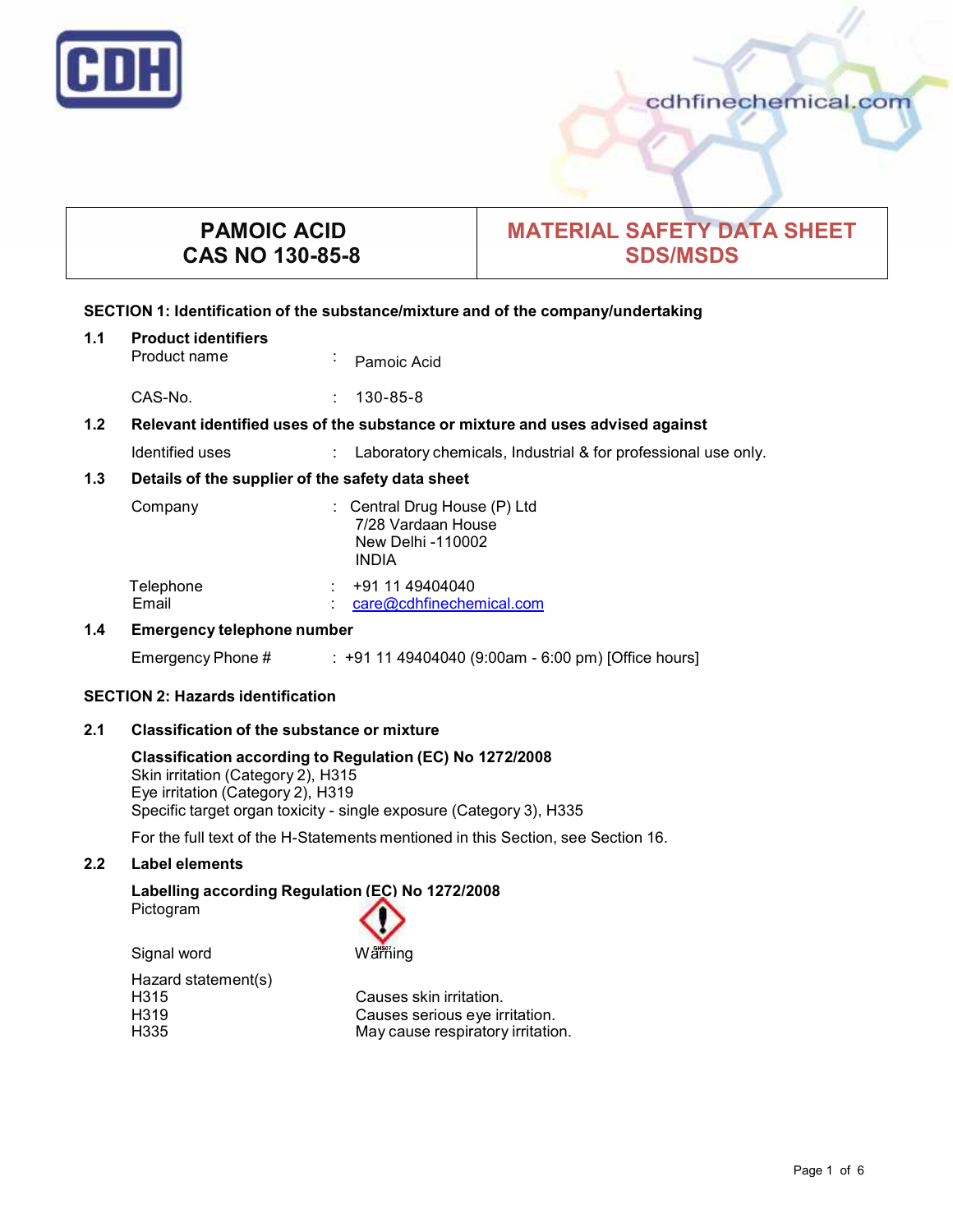| Precautionary statement(s)               | Avoid breathing dust/ fume/gas/ mist/ vapours/ spray.               |
|------------------------------------------|---------------------------------------------------------------------|
| P <sub>261</sub>                         | IF IN EYES: Rinse cautiously with water for several minutes. Remove |
| P305 + P351 + P338                       | contact lenses, if present and easy to do. Continue rinsing.        |
| Supplemental Hazard<br><b>Statements</b> | none                                                                |

## **2.3 Other hazards** - none

#### **SECTION 3: Composition/information on ingredients**

| <b>Substances</b><br>Synonyms | 1,1'-Methylene-bis(2-hydroxy-3-naphthoic acid)<br>Embonic acid<br>4,4'-Methylenebis(3-hydroxy-2-naphthoic acid) |  |
|-------------------------------|-----------------------------------------------------------------------------------------------------------------|--|
| Formula                       | $C23H16O6$                                                                                                      |  |
| Molecular weight              | 388.37 g/mol                                                                                                    |  |
| CAS-No.                       | 130-85-8                                                                                                        |  |
| EC-No.                        | $204 - 998 - 0$                                                                                                 |  |

|         | $\frac{1}{2}$ |                                                 |  |
|---------|---------------|-------------------------------------------------|--|
| CAS-No. | 130-85-8      | Skin Irrit. 2; Eye Irrit. 2; STOT $\le$ = 100 % |  |
| EC-No.  | 204-998-0     | SE 3; H315, H319, H335                          |  |

For the full text of the H-Statements mentioned in this Section, see Section 16.

#### **SECTION 4: First aid measures**

#### **4.1 Description of first aid measures**

#### **General advice**

Consult a physician. Show this safety data sheet to the doctor in attendance.

#### **If inhaled**

If breathed in, move person into fresh air. If not breathing, give artificial respiration. Consult a physician.

### **In case of skin contact**

Wash off with soap and plenty of water. Consult a physician.

#### **In case of eye contact**

Rinse thoroughly with plenty of water for at least 15 minutes and consult a physician.

#### **If swallowed**

Never give anything by mouth to an unconscious person. Rinse mouth with water. Consult a physician.

#### **4.2 Most important symptoms and effects, both acute and delayed**

The most important known symptoms and effects are described in the labelling (see section 2.2) and/or in section 11

**4.3 Indication of any immediate medical attention and special treatment needed** No data available

## **SECTION 5: Firefighting measures**

#### **5.1 Extinguishing media**

#### **Suitable extinguishing media**

Use water spray, alcohol-resistant foam, dry chemical or carbon dioxide.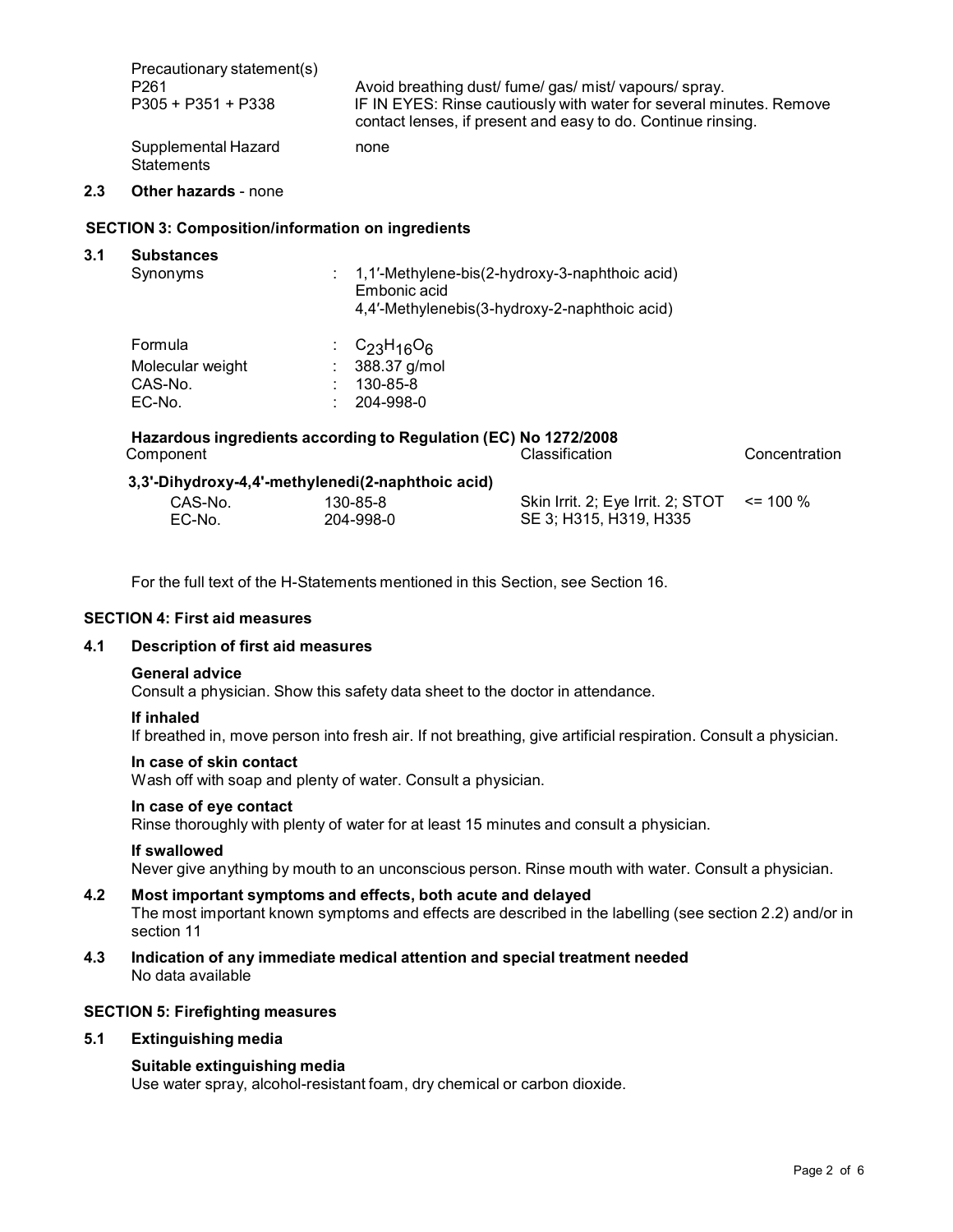- **5.2 Special hazards arising from the substance ormixture** Carbon oxides
- **5.3 Advice for firefighters** Wear self-contained breathing apparatus for firefighting if necessary.
- **5.4 Further information** No data available

#### **SECTION 6: Accidental release measures**

- **6.1 Personal precautions, protective equipment and emergency procedures** Use personal protective equipment. Avoid dust formation. Avoid breathing vapours, mist or gas. Ensure adequate ventilation. Evacuate personnel to safe areas. Avoid breathing dust. For personal protection see section 8.
- **6.2 Environmental precautions** Do not let product enter drains.
- **6.3 Methods and materials for containment and cleaning up** Pick up and arrange disposal without creating dust. Sweep up and shovel. Keep in suitable, closed containers for disposal.
- **6.4 Reference to other sections** For disposal see section 13.

## **SECTION 7: Handling and storage**

## **7.1 Precautions for safe handling**

Avoid contact with skin and eyes. Avoid formation of dust and aerosols. Provide appropriate exhaust ventilation at places where dust is formed.Normal measures for preventive fire protection.

For precautions see section 2.2.

**7.2 Conditions for safe storage, including any incompatibilities** Store in cool place. Keep container tightly closed in a dry and well-ventilated place. Storage class (TRGS 510): Combustible Solids

#### **7.3 Specific end use(s)**

Apart from the uses mentioned in section 1.2 no other specific uses are stipulated

#### **SECTION 8: Exposure controls/personal protection**

## **8.1 Control parameters**

## **8.2 Exposure controls**

#### **Appropriate engineering controls**

Handle in accordance with good industrial hygiene and safety practice. Wash hands before breaks and at the end of workday.

#### **Personal protective equipment**

#### **Eye/face protection**

Safety glasses with side-shields conforming to EN166 Use equipment for eye protection tested and approved under appropriate government standards such as NIOSH (US) or EN 166(EU).

#### **Skin protection**

Handle with gloves. Gloves must be inspected prior to use. Use proper glove removal technique (without touching glove's outer surface) to avoid skin contact with this product. Dispose of contaminated gloves after use in accordance with applicable laws and good laboratory practices. Wash and dry hands.

#### **Body Protection**

Impervious clothing, The type of protective equipment must be selected according to the concentration and amount of the dangerous substance at the specific workplace.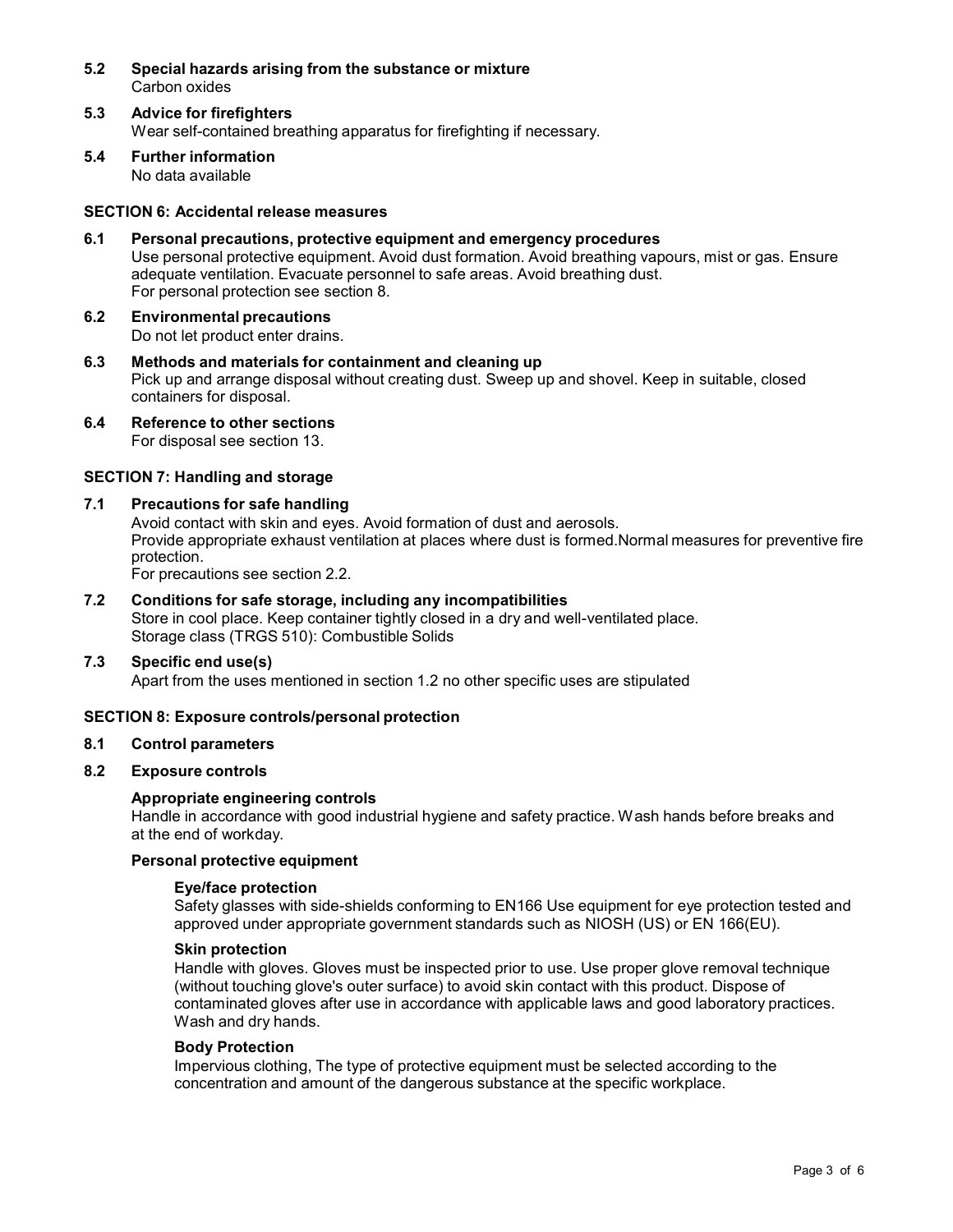## **Respiratory protection**

For nuisance exposures use type P95 (US) or type P1 (EU EN 143) particle r (US) or type ABEK- P2 (EU EN 143) respirator cartridges. Use respirators and components tested and approved under appropriate government standards such as NIOSH (US) or CEN (EU).

## **Control of environmental exposure**

Do not let product enter drains.

## **SECTION 9: Physical and chemical properties**

## **9.1 Information on basic physical and chemical properties**

| a)      | Appearance                                         | Form: powder<br>Colour: yellow          |
|---------|----------------------------------------------------|-----------------------------------------|
| b)      | Odour                                              | No data available                       |
| c)      | Odour Threshold                                    | No data available                       |
| d)      | рH                                                 | No data available                       |
| e)      | Melting point/freezing<br>point                    | Melting point/range: $>=$ 300 °C - dec. |
| f)      | Initial boiling point and<br>boiling range         | No data available                       |
| g)      | Flash point                                        | No data available                       |
| h)      | Evaporation rate                                   | No data available                       |
| i)      | Flammability (solid, gas)                          | No data available                       |
| j)      | Upper/lower<br>flammability or<br>explosive limits | No data available                       |
| k)      | Vapour pressure                                    | No data available                       |
| $\vert$ | Vapour density                                     | No data available                       |
| m)      | Relative density                                   | No data available                       |
| n)      | Water solubility                                   | No data available                       |
| O)      | Partition coefficient: n-<br>octanol/water         | No data available                       |
| p)      | Auto-ignition<br>temperature                       | No data available                       |
| q)      | Decomposition<br>temperature                       | No data available                       |
| r)      | Viscosity                                          | No data available                       |
|         | <b>Explosive properties</b>                        | No data available                       |
| s)      |                                                    |                                         |
| t)      | Oxidizing properties                               | No data available                       |

No data available

## **SECTION 10: Stability and reactivity**

- **10.1 Reactivity** No data available
- **10.2 Chemical stability** Stable under recommended storage conditions.
- **10.3 Possibility of hazardous reactions** No data available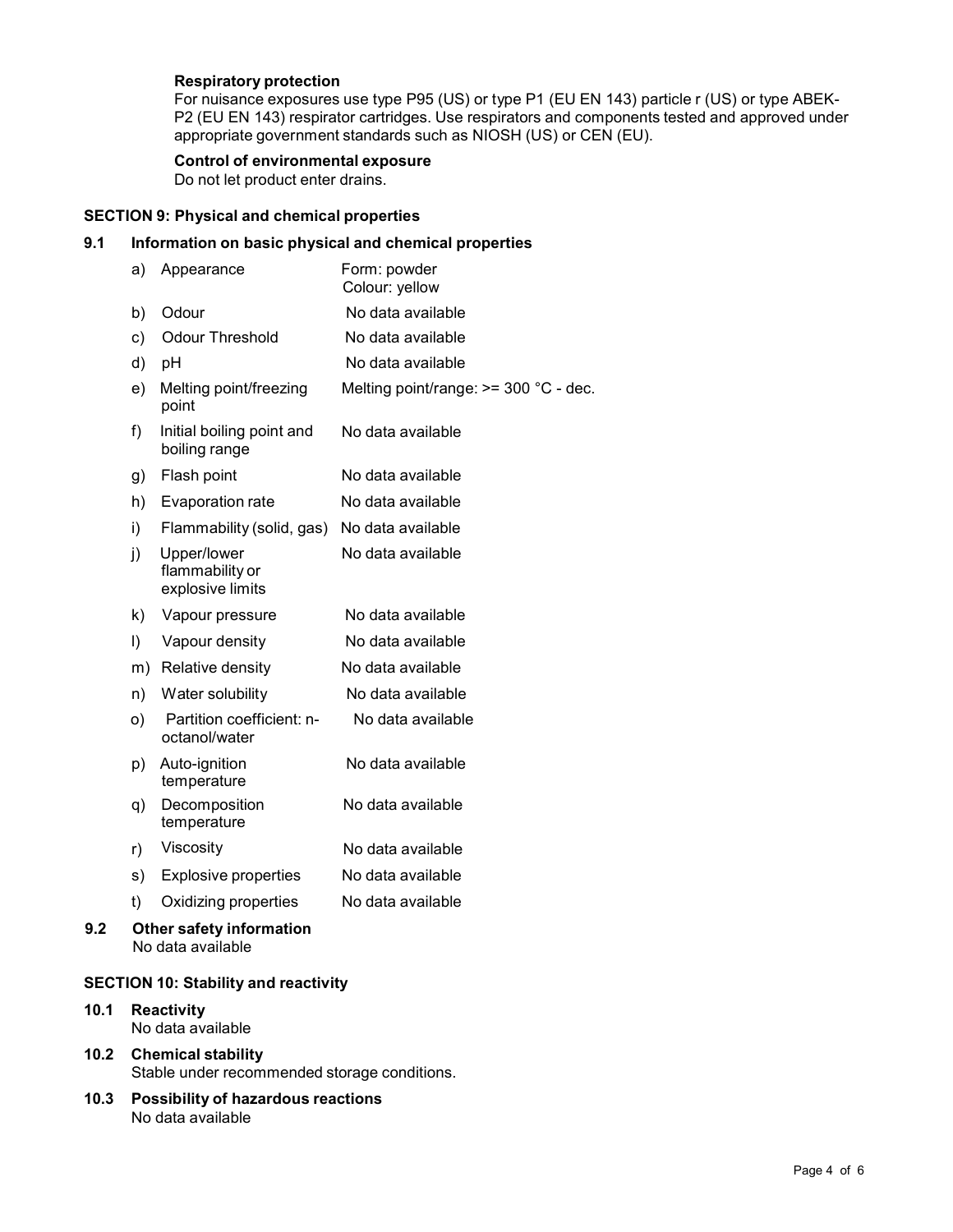## **10.4 Conditions to avoid** No data available

**10.5 Incompatible materials** Strong oxidizing agents

## **10.6 Hazardous decomposition products** Hazardous decomposition products formed under fire conditions. - Carbon oxides Other decomposition products - No data available In the event of fire: see section 5

## **SECTION 11: Toxicological information**

## **11.1 Information on toxicological effects**

## **Acute toxicity**

LD50 Intraperitoneal - Mouse - 390 mg/kg(3,3'-Dihydroxy-4,4'-methylenedi(2-naphthoic acid))

#### **Skin corrosion/irritation**

#### **Serious eye damage/eye irritation**

Eyes - Rabbit(3,3'-Dihydroxy-4,4'-methylenedi(2-naphthoic acid)) Result: Moderate eye irritation

#### **Respiratory orskin sensitisation**

No data available(3,3'-Dihydroxy-4,4'-methylenedi(2-naphthoic acid))

#### **Germ cell mutagenicity** No data available(3,3'-Dihydroxy-4,4'-methylenedi(2-naphthoic acid))

## **Carcinogenicity**

IARC: No component of this product present at levels greater than or equal to 0.1% is identified as probable, possible or confirmed human carcinogen by IARC.

#### **Reproductive toxicity**

No data available(3,3'-Dihydroxy-4,4'-methylenedi(2-naphthoic acid))

#### **Specific target organ toxicity - single exposure**

Inhalation - May cause respiratory irritation.(3,3'-Dihydroxy-4,4'-methylenedi(2-naphthoic acid))

## **Specific target organ toxicity - repeated exposure**

No data available

## **Aspiration hazard**

No data available(3,3'-Dihydroxy-4,4'-methylenedi(2-naphthoic acid))

#### **Additional Information**

RTECS: QL2180000

To the best of our knowledge, the chemical, physical, and toxicological properties have not been thoroughly investigated.(3,3'-Dihydroxy-4,4'-methylenedi(2-naphthoic acid))

#### **SECTION 12: Ecological information**

#### **12.1 Toxicity** No data available

- **12.2 Persistence and degradability** No data available
- **12.3 Bioaccumulative potential** No data available

## **12.4 Mobility in soil** No data available(3,3'-Dihydroxy-4,4'-methylenedi(2-naphthoic acid))